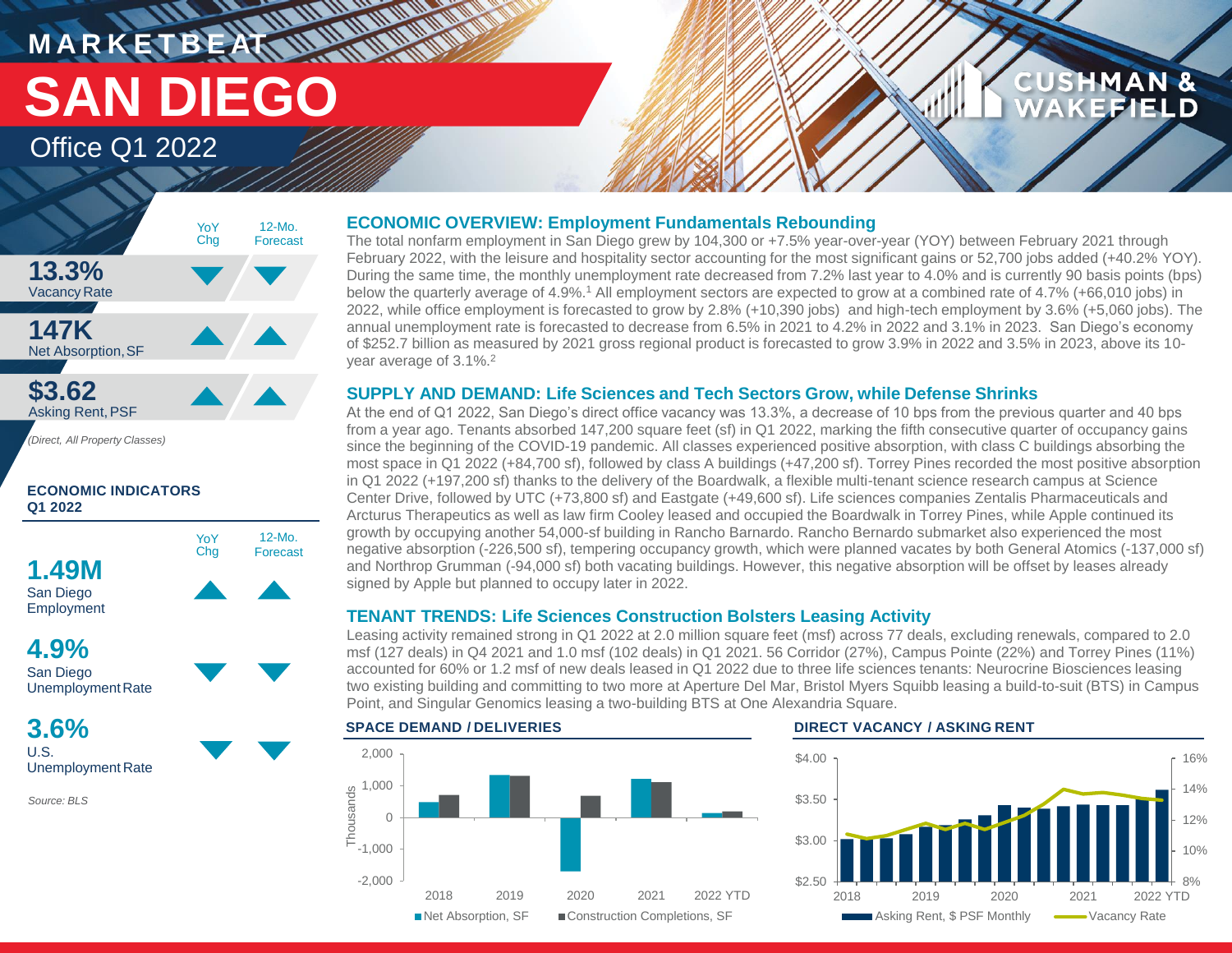## **MARKETBEAT 11 11 11 11 11 11 THE AT AN ANTIQUAL SAN DIEGO** Office Q1 2022

Most of the expected future absorption from previously signed leases will come from the life sciences sector, including tenants like Neurocrine Biosciences, Dermtech and Encodia. Though Apple comprises much of the tenant activity for large blocks of traditional space, other office users, including Rockstar Games and Appfolio, committed to leases and are expected to occupy in the upcoming quarters.

#### **PRICING: Biotech Drives Rents**

The countywide average asking rent across all classes rose 2.8% from the previous quarter to \$3.62 per square foot (psf) on a monthly full-service basis and increased 5.2% from a year ago. Over the past 12 months, Class A average rent has increased by 6.7% to \$4.13 psf, while Class B rent has decreased by 0.6% to \$3.28 psf. New speculative (SPEC) construction and life sciences conversions of older buildings are expected to push rents higher over the next 12 months.

#### **FUTURE INVENTORY: Biotech Development Moving Office Tenants**

Of the 28 properties totaling nearly 5.1 msf, currently under construction countywide, 35% are pre-leased and 566,000 sf (5 buildings) are expected to be delivered by the end of 2022. The majority or 72% of inventory, totaling 3.6 msf across 19 buildings, is SPEC with the remaining 28% BTS. Approximately half or 2.6 msf of inventory currently under construction is in the Downtown submarket. Additionally, there are 82 proposed projects, totaling 22.7 msf, across all classes. While new leases for BTS spaces for Neurocrine Biosciences, Bristol Myers Squibb and Singular Genomics were signed this quarter, life sciences landlords continue to be aggressive towards new development in neighboring submarkets. Phase 3 Real Estate's conversions of Champs Plaza in Del Mar Heights and Scripps Northridge Tech Plaza in Scripps are already underway, while Breakthrough Properties is building two fully speculative buildings alongside a build-to-suit for BD in Del Mar Heights. Life sciences represent most of the new development as developers look at existing office sites for opportunities, pushing existing tenancy to other submarkets, which is anticipated to increase tenant activity throughout the next 12-15 months. The traditional office remains just a quarter of new development, including La Jolla Commons III in UTC, portions of the Campus at Horton in Downtown and the Sanbox in Solana Beach.

Sources: <sup>1</sup>www.bls.gov <sup>2</sup> Moody's Analytics economy.com 2/2022.

- Expanding COVID-19 vaccine eligibility in California and throughout the country will result in increased activity throughout the year; however, tenants are reassessing their real estate footprint based on work-from-home policies as well as assessing both short and long-term needs working through and after the pandemic. Leasing within the 10,000 to 50,000 sf range will continue to be the main driver of activity, accounting for 46% of total sf in lease obligations set to expire over the next 18 months.
- Active tenant requirements of all sizes remain robust at 4.9 msf over the next 24 months countywide, led by Apple's search for a San Diego campus. While many of these tenants paused their plans due to COVID-19, a majority have reactivated their requirements or begun exploring the market. While not all current tenants in the market will transact in the short term, these levels provide a barometer to leasing activity in subsequent quarters.

#### **AVERAGE ASKING RENT \$PSF MONTHLY FULL SERVICE**

**CUSHMAN &** 

FFIELD



#### **UNDER CONSTRUCTION INVENTORY BY SUBMARKET**



#### **OUTLOOK TENANT DEMAND BY INDUSTRY SECTOR**

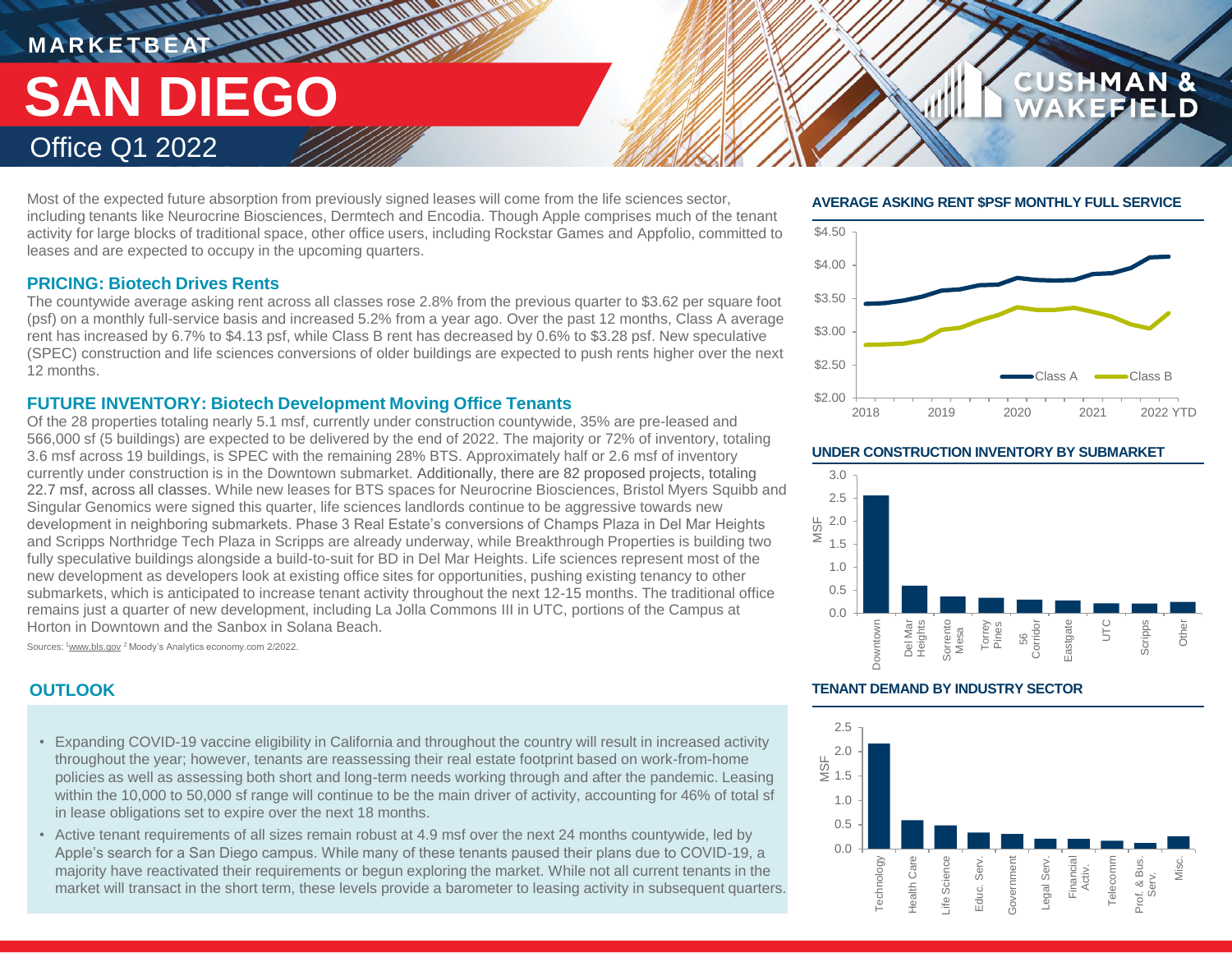# **MARKETBEAT MUNICIPAL** Office Q1 2022 **SAN DIEGO**

**MARITAN** 

#### **MARKET STATISTICS**

| <b>SUBMARKET</b>        | <b>INVENTORY</b><br>(SF) | <b>SUBLET</b><br><b>VACANT (SF)</b> | <b>DIRECT</b><br><b>VACANT</b><br>(SF) | <b>DIRECT</b><br><b>VACANCY</b><br><b>RATE</b> | <b>CURRENT QTR</b><br><b>DIRECT NET</b><br><b>ABSORPTION</b><br>(SF) | <b>YTD DIRECT</b><br><b>NET</b><br><b>ABSORPTION</b><br>(SF) | <b>YTD</b><br><b>LEASING</b><br><b>ACTIVITY**</b><br>(SF) | <b>YTD CONSTR</b><br><b>COMPLETIONS</b><br>(SF) | <b>UNDER</b><br><b>CNSTR</b><br>(SF) | <b>DIRECT AVG</b><br><b>ASKING RENT</b><br>(ALL CLASSES)* | <b>DIRECT AVG</b><br><b>ASKING RENT</b><br>$(CLASS A)^*$ |
|-------------------------|--------------------------|-------------------------------------|----------------------------------------|------------------------------------------------|----------------------------------------------------------------------|--------------------------------------------------------------|-----------------------------------------------------------|-------------------------------------------------|--------------------------------------|-----------------------------------------------------------|----------------------------------------------------------|
| North County            | 11,665,836               | 86,020                              | 1,570,452                              | 13.5%                                          | $-4,372$                                                             | $-4,372$                                                     | 118,434                                                   | $\Omega$                                        | 70,317                               | \$2.80                                                    | \$3.16                                                   |
| Central County          | 53,803,439               | 447,187                             | 6,228,120                              | 11.6%                                          | 162,693                                                              | 162,693                                                      | 1,815,989                                                 | 191,705                                         | 2,447,568                            | \$3.86                                                    | \$4.46                                                   |
| South County            | 17,927,321               | 140,642                             | 3,306,232                              | 18.4%                                          | $-11,086$                                                            | $-11,086$                                                    | 24,924                                                    |                                                 | 2,558,500                            | \$3.53                                                    | \$4.01                                                   |
| Class A                 | 38,467,891               | 420,803                             | 5,809,207                              | 15.1%                                          | 47,172                                                               | 47,172                                                       | 1,610,310                                                 | 191,705                                         | 4,938,165                            | \$4.13                                                    |                                                          |
| Class B                 | 35,112,228               | 248,173                             | 4,316,026                              | 12.3%                                          | 15,406                                                               | 15,406                                                       | 345,656                                                   |                                                 | 138,220                              | \$3.28                                                    |                                                          |
| Class C                 | 9,816,477                | 4.873                               | 979,571                                | 10.0%                                          | 84,657                                                               | 84,657                                                       | 3,381                                                     |                                                 |                                      | \$2.14                                                    |                                                          |
| <b>SAN DIEGO TOTALS</b> | 83,396,596               | 673,849                             | 11,104,804                             | 13.3%                                          | 147,235                                                              | 147,235                                                      | 1,959,347                                                 | 191,705                                         | 5,076,385                            | \$3.62                                                    |                                                          |

**MAN &<br>FIELD** 

**CUSHM** 

*\*Rental rates reflect full service asking. \*\*Renewals not included in leasing statistics.*

#### **KEY LEASE TRANSACTIONS Q1 2022**

| <b>PROPERTY</b>           | <b>SUBMARKET</b>    | <b>TENANT</b>                | SF      | <b>TYPE</b> |
|---------------------------|---------------------|------------------------------|---------|-------------|
| Aperture Del Mar          | 56 Corridor         | Neurocrine Biosciences       | 535,000 | <b>New</b>  |
| <b>Campus Pointe</b>      | <b>Campus Point</b> | <b>Bristol Myers Squibb</b>  | 426,927 | <b>New</b>  |
| One Alexandria Square     | <b>Torrey Pines</b> | <b>Singular Genomics</b>     | 205,666 | <b>New</b>  |
| The Collection at UTC     | <b>UTC</b>          | Undisclosed eCommerce        | 123,386 | <b>New</b>  |
| <b>First Allied Plaza</b> | Downtown            | Robbins Geller Rudman & Dowd | 114,182 | Renewal**   |

#### **KEY SALES TRANSACTIONS Q1 2022**

| <b>PROPERTY</b>             | <b>SUBMARKET</b> | <b>SELLER / BUYER</b>                                                    |         | <b>PRICE / \$ PSF</b> |
|-----------------------------|------------------|--------------------------------------------------------------------------|---------|-----------------------|
| The Pinnacle                | Rancho Bernardo  | Harbor Associates & Ascentris / Lincoln Property Co. & Innovatus Capital | 110.110 | \$48.8M / \$443       |
| 10509 Vista Sorrento Pkwy.  | Sorrento Mesa    | Schnitzer Properties / Trammel Crow & Healthpeak                         | 78,000  | \$24.0M / \$308       |
| Sorrento Ridge Science Park | Sorrento Mesa    | Alvarez & Marsal / Sterling Bay                                          | 59.478  | \$34.0M / \$572       |
| 9555 Chesapeake Dr.         | Kearny Mesa      | Radius Commercial Real Estate / The Sason Organization                   | 59.175  | \$12.3M / \$207       |
| 10256 Meanley Dr.           | Scripps          | Anchor General Insurance / Alexandria Real Estate Equities               | 54,664  | \$20.5M / \$375       |

#### **KEY CONSTRUCTION COMPLETIONS 2022 YTD**

| <b>PROPERTY</b> | <b>SUBMARKET</b> '  | <b>TENANT</b>                                  |         | <b>OWNER</b>                 |
|-----------------|---------------------|------------------------------------------------|---------|------------------------------|
| The Boardwalk   | <b>Torrey Pines</b> | Cooley LLP, Zentalis Pharmaceuticals, Arcturus | 191,705 | <b>Healthpeak Properties</b> |